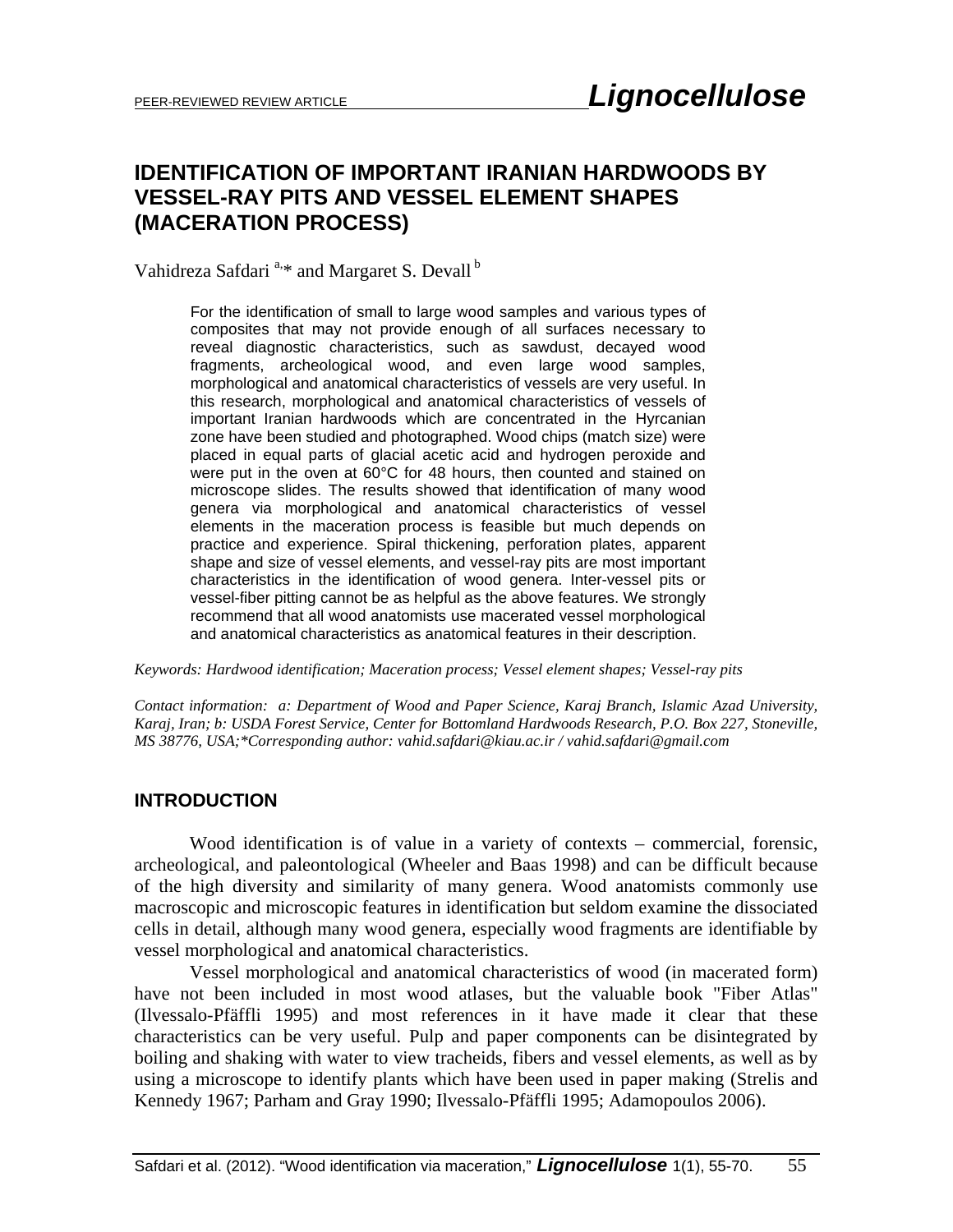The anatomical characteristics of macerated samples can be very helpful in identification of various types of large to small wood samples that may not provide enough of all the surfaces necessary to reveal diagnostic characteristics. Examples are sawdust (Tsoumi 1985), wood fragments (Hoadley 1990; Miller 1991), veneer, small pieces of historical and archeological wood (Safdari 2008), and decayed, stained, or finished wood and wood with preservatives, which would not have the original color and natural texture. In addition, some anatomical features, such as vasicentric and vascular tracheids are important in identification of genera such as *Quercus*, *Eucalyptus* and *Fraxinus*, and are more obvious in macerated form than in radial sections (IAWA Committee 1989).

According to previous studies, fibers (shape and size) and parenchyma cells are very similar in various genera and cannot be used for hardwood identification, but vessel shape (morphology) and other anatomical characteristics (vessel-ray pits and intervessel pits) are more diverse than other hardwood components and can be useful for identification (Parham and Gray 1990; Ilvessalo-Pfäffli 1995; Adamopoulos 2006).

In the present study important Iranian hardwoods are identified via vessel anatomical characteristics by the maceration process. Because of the different climates in the five regions of Iranian forest: Hyrcanian, Iran-toran, Zagros, bank of Persian Gulf, and Oman, many different species of trees and shrubs occur (Sagheb-Talebi et al. 2004). The most important commercial wood originated in the Hyrcanian zone and the species in this zone are very similar to European species.

The purpose of this paper is to study the morphological and anatomical characteristics of vessels in macerated wood of the Hyrcanian zone species of Iran to develop an identification process.

#### **EXPERIMENTAL**

In this research, prominent woody species of the Hyrcanian zone of Iran (Fig. 1) which were used in a previous study (Safdari and Devall 2008). (*Acer insigne*, *Tilia* rubra (*platyphyllus*), *Carpinus betulus*, *Prunus avium*, *Prunus divaricata*, *Sorbus torminalis*, *Alnus subcordata*, *Buxus hyrcana*, *Parrotia persica*, *Ulmus glabra*, *Ulmus campestris*, *Zelkova carpinifolia*, *Albizzia julibrissin*, *Fraxinus excelsior*, *Juglans nigra*, *Pterocarya fraxinifolia*, *Quercus castaneifolia*, *Eucalyptus* spp., *Morus alba*, *Robinia pseudoacacia*, *Gleditschia caspica, Diospyrus lotus, Ficus carica, Populus* spp.*, Salix* spp.*, Fagus orientalis* and *Platanus orientalis*) have been selected. The samples chosen were sound and without defects such as reaction wood, decayed or spiral grain, as recommended by Hoadley (1990).

From the above species, three discs at diameter at breast height were taken, and at most 10 splinters (match size) in a longitudinal direction near the pith, the middle and near the bark have been obtained by using a chisel. The splinters were cut longitudinally in a radial plane to obtain early- and latewood vessels.

The splinters were treated with 30% hydrogen peroxide and glacial acetic acid 1:1 at 60  $\degree$ C for 48 h in glass-lidded test tubes. This time can be reduced to two hours if one or two drops of hydrogen peroxide are added to test tubes and they are boiled in a beaker, but the quality of the former is better. After this treatment the wood turns white or light yellow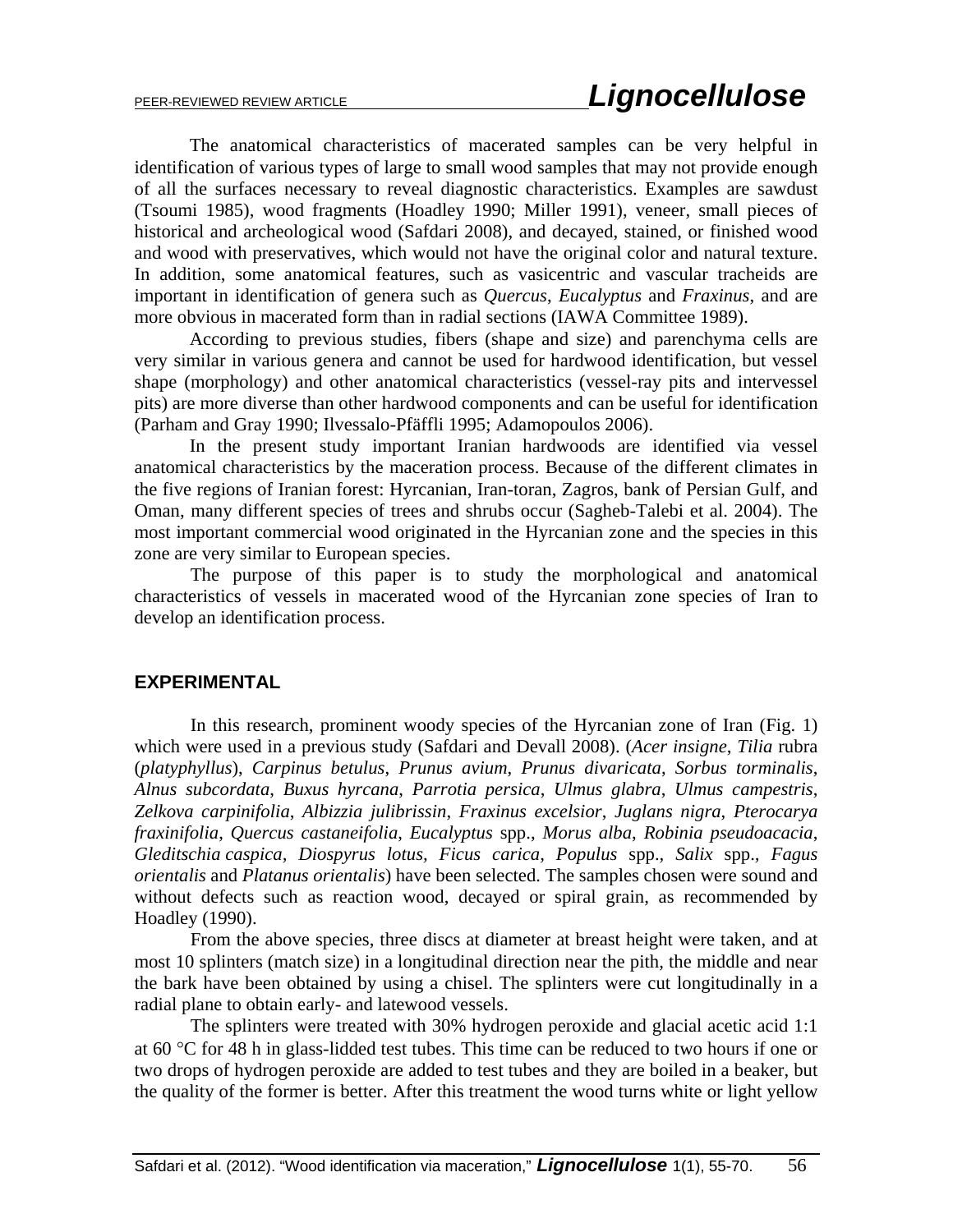(Franklin 1945). The yellow samples were in the oven longer and their solutions had to be refreshed. Then the test tubes were decanted and white samples were washed in water using paper filters. After complete removal of the acid odor, the cleaned splinters were placed in a small beaker and defibered with a small magnet on an electrical magnetic plate.

The ISO 9184-1 standard (ISO 1990), which is designated for the analysis of pulp and paper, was used for the preparation of the micro slides. The white wood samples were diluted by eye. The rolled bleached fiber was diluted to 0.05% (wt./vol) and 0.5 ml suspension was transferred by sampler or pipette onto a clean slide and the water was removed with a pipette. The micro slides were dried at room temperature. A hot plate was not used because heat causes water to evaporate too fast and fibers move toward each other and stick together.

After 24 hours, the surface of the micro slide has whitish sediments, and it was ready for the addition of safranin. One or two drops of aqueous safranin were added and the slide was covered with a cover slip. The micro slides were ready for examination at this time, but because of the presence of bubbles, were not photographed. After 24 hours the micro slides were ready for photographing. The terminology which was used to describe these results was used in the Fiber Atlas (Ilvessalo-Pfäffli 1995) and the IAWA list of microscopic features for hardwood identification (IAWA Committee 1989).



**Figure 1.** The distribution of Iranian northern forests (Hyrcanian zone) (after Mohammadi and Lohmander 2008).

#### **RESULTS AND DISCUSSION**

Wood vessels were categorized according to three salient features (spiral thickening – perforation plate and ring-porous wood vessels or short and wide vessel elements) which are important in identification (Table 1-4).

Spiral thickening of various species is not identical and a genus can be identified by the type of spiral thickening (distinct, faint or prominent, close or wide spacing and swirl) (Table 1 and Fig. 2). The vessels of *Prunus avium* and *Prunus divaricata* are similar in this group and can be mistaken for each other (Table 1 and Fig. 2).

The number of bars in a perforation plate and its thickening can be used to distinguish genera with scalariform perforation plates (Table 2 and Fig. 3, first row).

The characteristics of latewood vessels (especially the presence of spiral thickening) in ring-porous wood species, the shape of vessel elements and ray parenchyma pits and their kind of grouping in the vessel wall as well as longitudinal parenchyma pits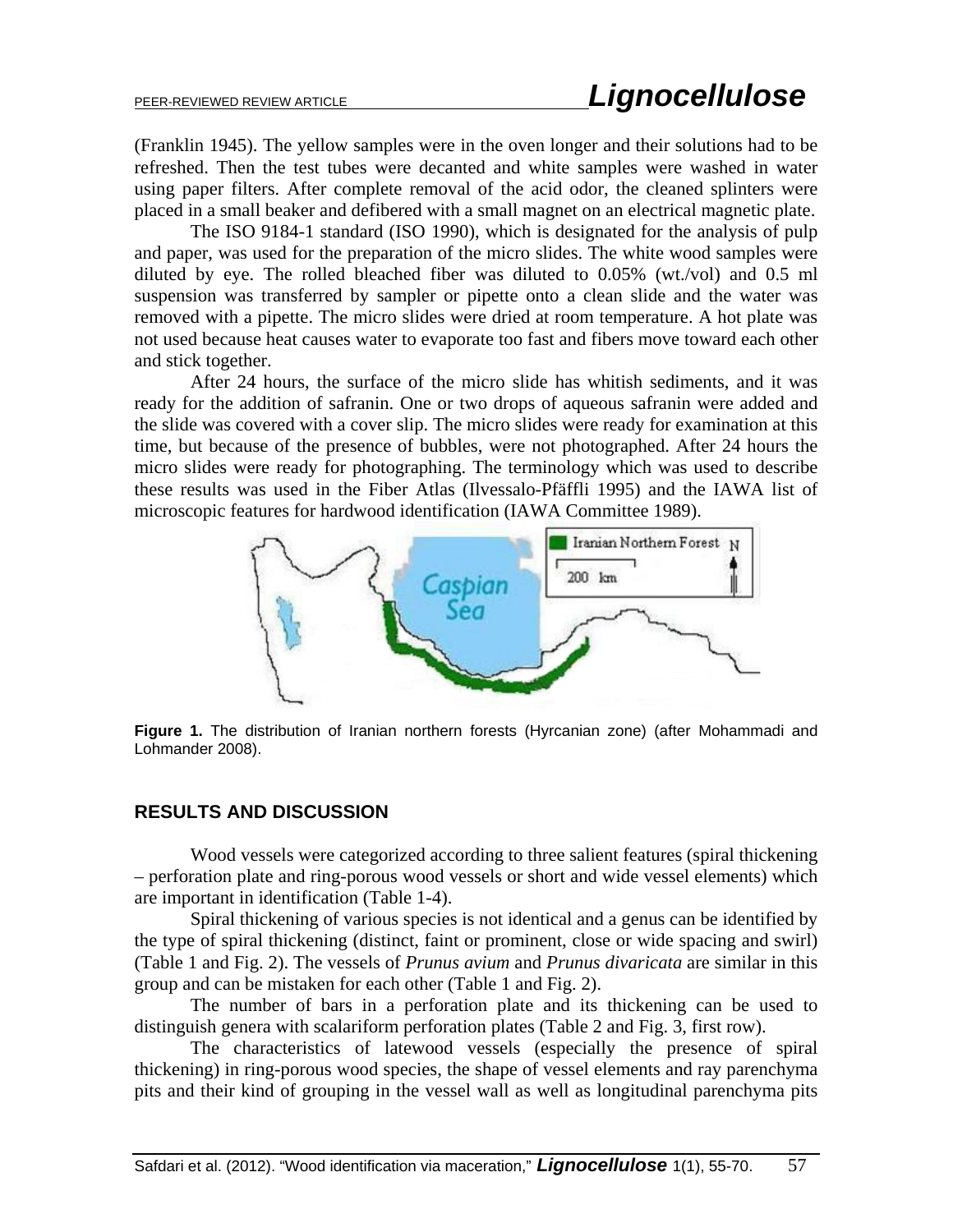can be useful in identification of this category of genera (Table 3 and Fig. 3, second and third row). Other genera which cannot be placed in the above three categories are: *Populus*, *Salix*, *Fagus*, *Platanus*, *Juglans*, *Pterocarya*, *Diospyrus* and *Ficus* (Table 4 and Fig. 6).

 The ray pits of *Populus* are fairly oval and very similar to those of *Salix* and *Carpinus* (Fig. 2 and 6). The shape of the inter-vessel pits of *Carpinus* makes this species different from the other in addition vessel elements of *Carpinus* are more linear than those of *Populus* and *Salix* (Fig. 2 and 6). The genera: *Populus* and *Salix* are very similar but can be distinguished by their ray-vessel pits. The ray parenchyma of *Salix* is smaller and occurs in vertical, horizontal, or square groups while those of *Populus* occur in horizontal groups of 2-3 rows (Wilson and White 1986; Parham and Gray 1990; Ilvessalo-Pfäffli 1995).

The morphological and anatomical characteristics of vessels of *Fagus* are very similar to those of *Platanus*; gash-like pits on vessels are the most important feature in identification, of the two species (Fig. 6). *Fagus* tends to have much less vessel pitting than *Platanus* (Parham and Gray 1990). Sometimes the presence of scalariform perforation plates on latewood vessels of *Platanus* and *Fagus* (Wilson and White 1986) causes an error in identification and these species can be mistaken for *Parrotia.* The point is that all vessels in *Parrotia* have *scalariform* perforation plates but in *Fagus* they are rarely in the narrow vessels (Ilvessalo-Pfäffli 1995) or latewood vessel elements (Wilson and White 1986) and also the shape of the vessels in *Parrotia persica* is more linear (Fig. 3). In addition to vessel shape and pits of ray paranchyma, the vasicentric tracheids are the most important feature in identification of some genera, such as *Eucalyptus* and *Quercus* (Fig. 5).

The parenchyma and fiber in all these genera are very similar and cannot be helpful in identification. But vessel elements' shape and vessel-ray pits are the most important features in identification of macerated hardwoods. Because wood components are disintegrated in chemical solvent, naturally some pits (inter-vessel pits, vessel- fiber pits and vessel longitudinal parenchyma pits) on the vessel wall are not clear, and their shape and grouping are not as diverse as vessel-ray pits and cannot be as useful as the previous features (vessel shape and vessel-ray pits) in identification. The vasicentric tracheid is a beneficial anatomical feature in identification, but vascular tracheids cannot be useful in identification because of their similarity to fibers and vessels.

Identification of some genera: *Alnus* (scalariform perforation plates and tiny vesselray pits) *Populus*, *Salix* and *Carpinus* (specific vessel-ray pits) *Quercus* (because of the presence of vasicentric tracheids) *Fagus, Platanus* and *Parrotia* ( gash-like or scalariform vessel-ray pits) *Eucalyptus* (the presence of vasicentric tracheids, vessel shape and large oval vessel-raypits) are very easy and reliable with the maceration process. This is because the vessel shapes and vessel-ray pits in these genera are very different from other pits (fiber-vessels and inter-vessels pits). The inspection of wood or wood fragments and the recording of their color and figures before maceration and knowledge of the geographical origin can aid us in identification. We strongly recommend that wood anatomists show vessel element morphology and other anatomical characteristics in the maceration process as a microscopic feature in their description.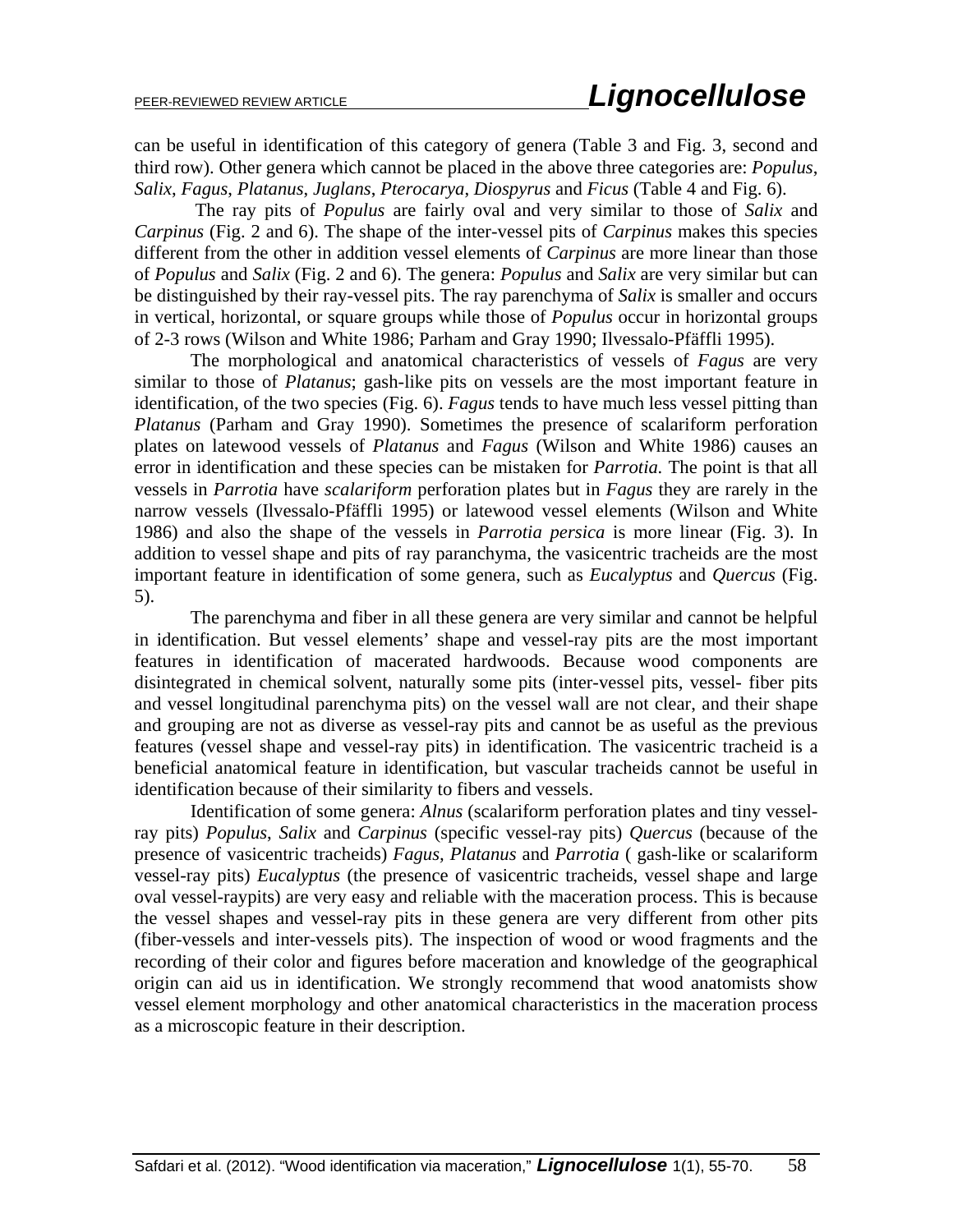### **CONCLUSIONS**

- 1. The maceration process has advantages and disadvantages. The advantage is that this procedure is suitable for wood fragments which cannot provide three sections (cross, tangential and radial), and for brittle or decayed wood.
- 2. It is suitable in the situation, for example, when one is certain that the wood is *Tilia*, *Populus*, *Alnus* or *Diospyrus*, but one cannot be distinguished from the other.
- 3. This procedure is faster than sectioning and can be helpful, especially for heavy wood species such as *Parrotia*, *Carpinus*, and *Buxus*, in which the preparation before sectioning takes several hours.
- 4. The disadvantages are that this procedure is not appropriate for those wood samples of unknown geographical origin.
- 5. Sometimes because of lack of other important anatomical features, vessel morphology and anatomy are not sufficient, and the identification is uncertain.
- 6. Photography of pits on vessel wall is not as easy as wood sectioning, and detecting the kind of pits (inter-vessel pits, fiber vessel pitting or vessel-ray pitting) is difficult.
- 7. The identification of wood genera via vessel elements is very dependent on practice and experience and keeping the morphology of vessel elements and vessel anatomical characteristics in mind is very important.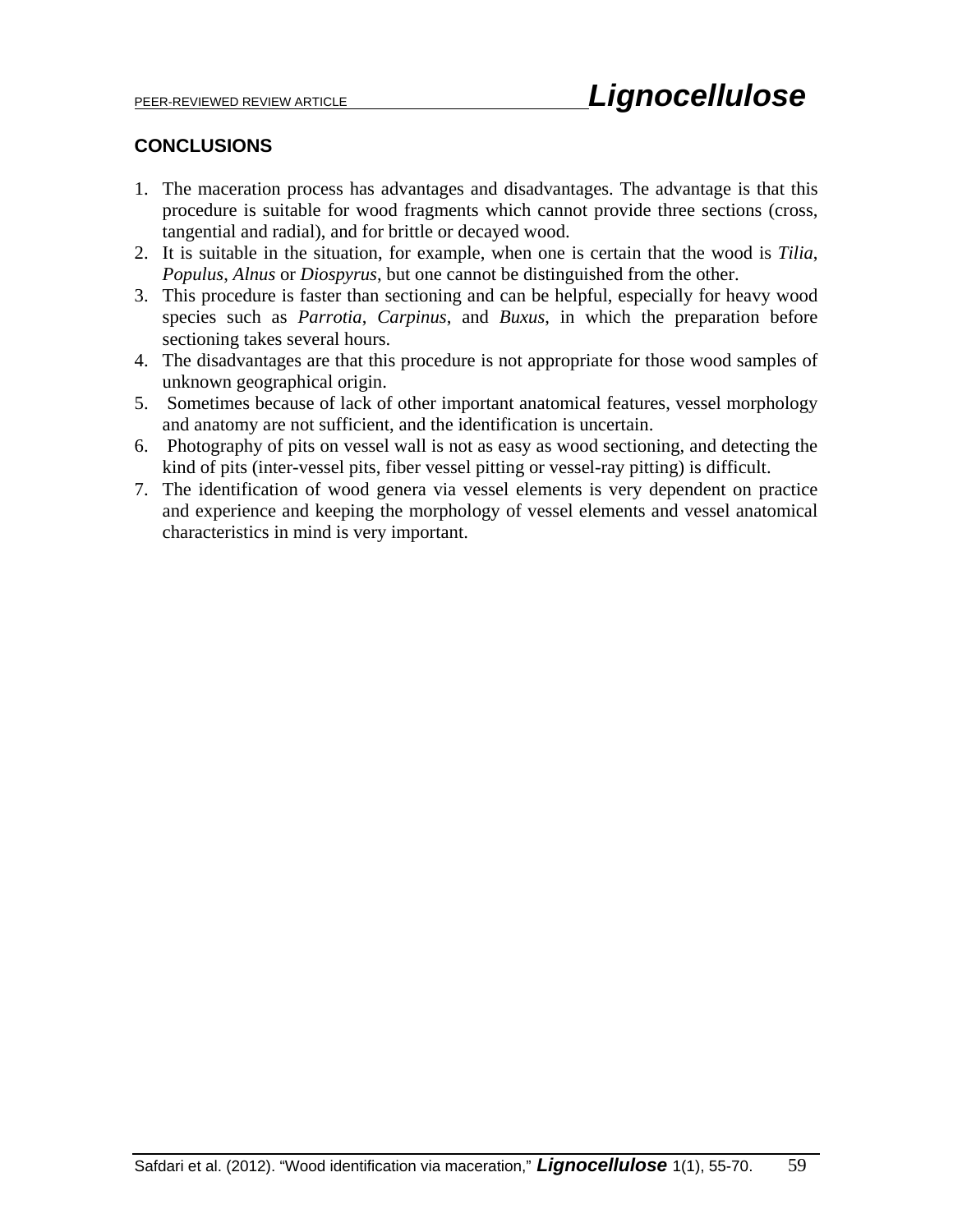| Table 1. Identification of Important Iranian Hardwoods with Spiral Thickening in all |  |
|--------------------------------------------------------------------------------------|--|
| Vessel Elements (earlywood and latewood); see Fig. 2                                 |  |
|                                                                                      |  |

| <b>Species</b>       | Spiral<br>thickenings                   | Vessel- ray pits                                   | More description                                                                                                                                                  |  |
|----------------------|-----------------------------------------|----------------------------------------------------|-------------------------------------------------------------------------------------------------------------------------------------------------------------------|--|
| Acer insigne         | Distinct, often<br>close and<br>swirled | Crowded, small ovals<br>in horizontal groups       | Spiral thickenings in Tilia are<br>more obvious and ray<br>parenchyma pits are smaller                                                                            |  |
| Tilia rubra          | Prominent,<br>widely<br>spaced          | Small ovals in<br>horizontal groups                | than in Acer. The vessel<br>elements of Tilia generally are<br>more slender and taller than<br>those of Acer                                                      |  |
| Carpinus<br>betulus  | Faint, widely<br>spaced                 | Large ovals in<br>horizontal groups                | The ray parenchyma pits of<br>Carpinus are very similar to<br>Populus. Intervessel pits in<br>Populus are hexagonal but in<br>Carpinus, pits are oval in<br>shape |  |
| Sorbus<br>torminalis | Faint, widely<br>spaced and<br>swirled  | Small ovals in<br>horizontal or diagonal<br>groups | Vessels are slender and tall<br>and ray pits are oblique oval<br>and tend to be fragmented                                                                        |  |
| Prunus avium         | Faint, widely<br>spaced                 | Small ovals in<br>horizontal or diagonal<br>groups | The spiral thickenings of<br>Prunus divaricata are more                                                                                                           |  |
| Prunus<br>divaricata | Prominent,<br>widely<br>spaced          | Small ovals in<br>horizontal or diagonal<br>groups | obvious                                                                                                                                                           |  |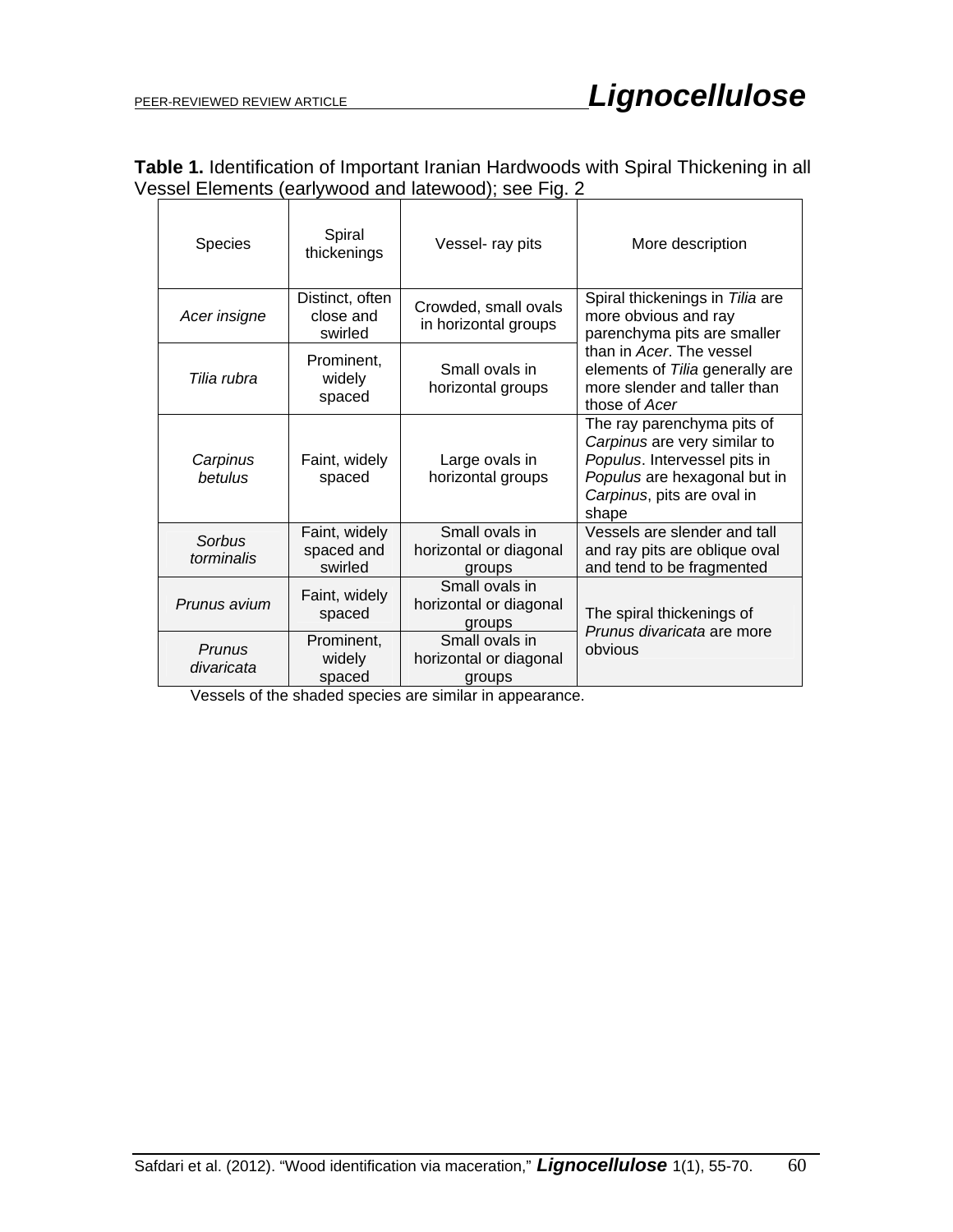## **Table 2.** Identification of Important Iranian Hardwoods with Scalariform Perforation Plates in Vessel Elements; see Fig. 3.

| <b>Species</b>          | Number of bars                            | Vessel- ray pits                                                   | More description                                                                                                                                                                                                                                                                                                                                                            |
|-------------------------|-------------------------------------------|--------------------------------------------------------------------|-----------------------------------------------------------------------------------------------------------------------------------------------------------------------------------------------------------------------------------------------------------------------------------------------------------------------------------------------------------------------------|
| Parrotia<br>persica     | Mostly<br>$12 - 17$                       | Gash-like<br>(scalariform)                                         | Rarely occurs that Parrotia's<br>vessels mistaken for Fagus's<br>vessels, see Fig. 6. In<br>addition to the linear shape of<br>vessels of Parrotia, all<br>vessels in Parrotia have a<br>scalariform perforation plate<br>but in Fagus they are often<br>found in the narrow vessel<br>elements (Ilvessalo- Pfäffli<br>1995) or latewood vessels<br>(Wilson and White 1986) |
| Alnus<br>subcordata     | Mostly $12 - 25$<br>sometimes<br>branched | Very small in<br>horizontal groups                                 | Similar to Betula but<br>intervessel pits in Betula are<br>often confluent (Ilvessalo-<br>Pfäffli 1995)                                                                                                                                                                                                                                                                     |
| <b>Buxus</b><br>hyrcana | Mostly<br>$5 - 10$                        | Very fine in<br>horizontal groups<br>and vessel wall<br>seems bare | The pits on the vessel wall<br>are not as abundant as the<br>other two species                                                                                                                                                                                                                                                                                              |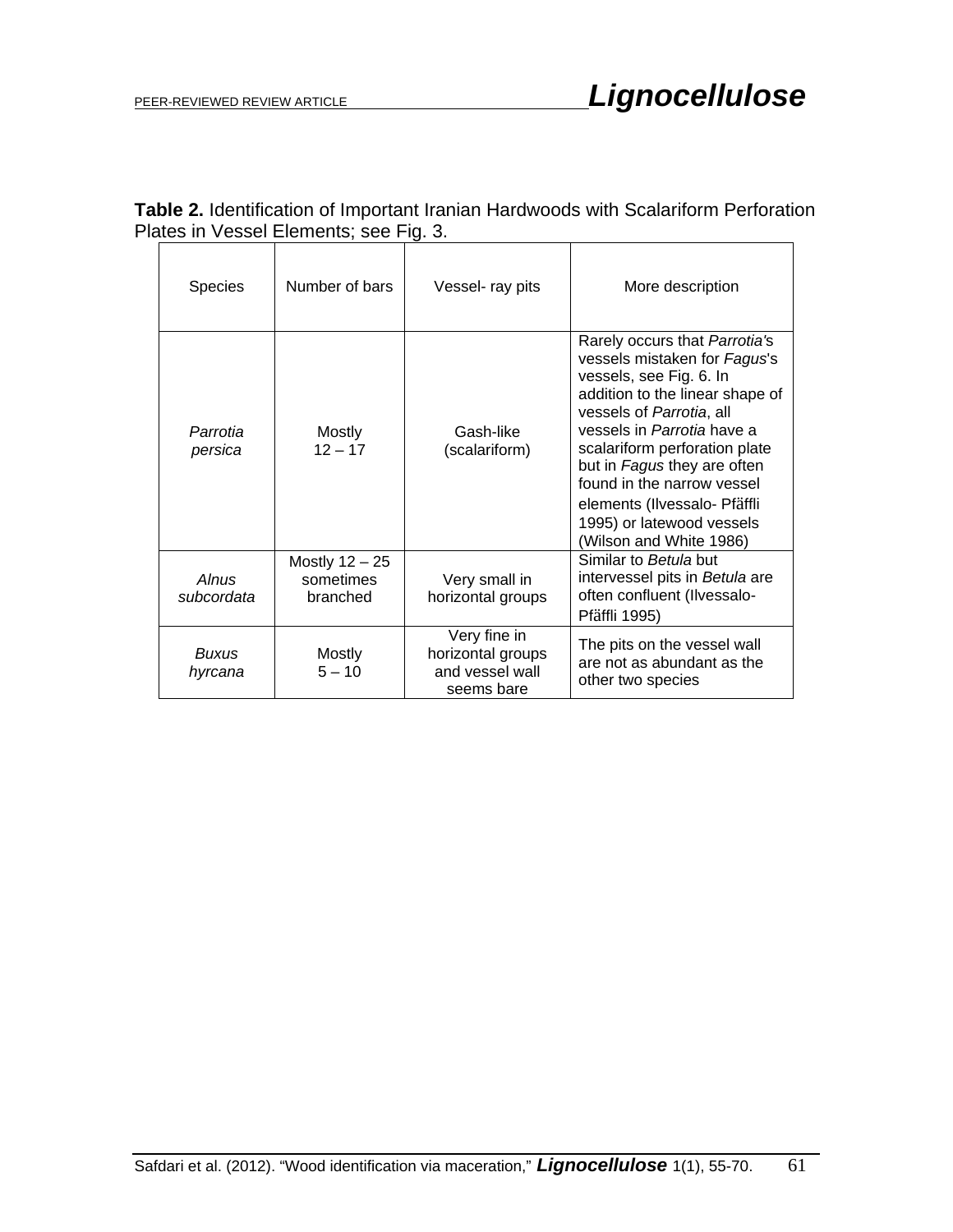**Table 3.** Identification of Important Iranian Ring-Porous Hardwoods (short and wide vessel elements); see Fig. 4 and Fig. 5.

|         |                         | Vessel<br>shape |                                         | Spiral                 |                                                            |                                                            |                                                                                                                                                                      |
|---------|-------------------------|-----------------|-----------------------------------------|------------------------|------------------------------------------------------------|------------------------------------------------------------|----------------------------------------------------------------------------------------------------------------------------------------------------------------------|
| Species | Oblong                  | Drum            | thickening<br>in<br>latewood<br>vessels | Vessel-<br>ray<br>pits | Pits to<br>longitudinal<br>parenchyma                      | More<br>Description                                        |                                                                                                                                                                      |
|         | Albizzia<br>julibrissin |                 | $\ddot{}$                               |                        | Small ovals<br>in long and<br>short<br>horizontal<br>rows  | Similar to<br>ray pits but<br>in<br>longitudinal<br>series | Inter-vessel pits tend<br>to be confluent                                                                                                                            |
|         | Gleditschia<br>caspica  |                 | $\ddot{}$                               | Very<br>distinct $(+)$ | Small<br>longitudinal<br>pits but in<br>horizontal<br>rows | In<br>longitudinal<br>series<br>(curved line)              | Earlywoods are<br>usually fragmented.<br>Vessels frequently<br>show confluent<br>aperture. Spirals in<br>latewood vessels<br>sometimes show<br>knife marks           |
|         | <b>Morus</b><br>alba    |                 | $\ddot{}$                               | Very<br>distinct $(+)$ | Oval and<br>fairly<br>large in<br>small<br>groups          | Oval and<br>fairly large,<br>in<br>longitudinal<br>groups  | Earlywood<br>usually fragmented.<br>Pit apertures on<br>latewood vessels<br>are slit-like                                                                            |
|         | Robinia<br>Pseudoacacia |                 | $\ddot{}$                               | Very<br>distinct $(+)$ | Ovals fairly<br>large,<br>in small<br>groups               | Oval and<br>fairly large in<br>longitudinal<br>groups      | Earlywood vessels<br>are very short and<br>wide, unlike<br>other ring-porous<br>species<br>Pits on latewood<br>vessels are oval and<br>somewhat rhomboid<br>in shape |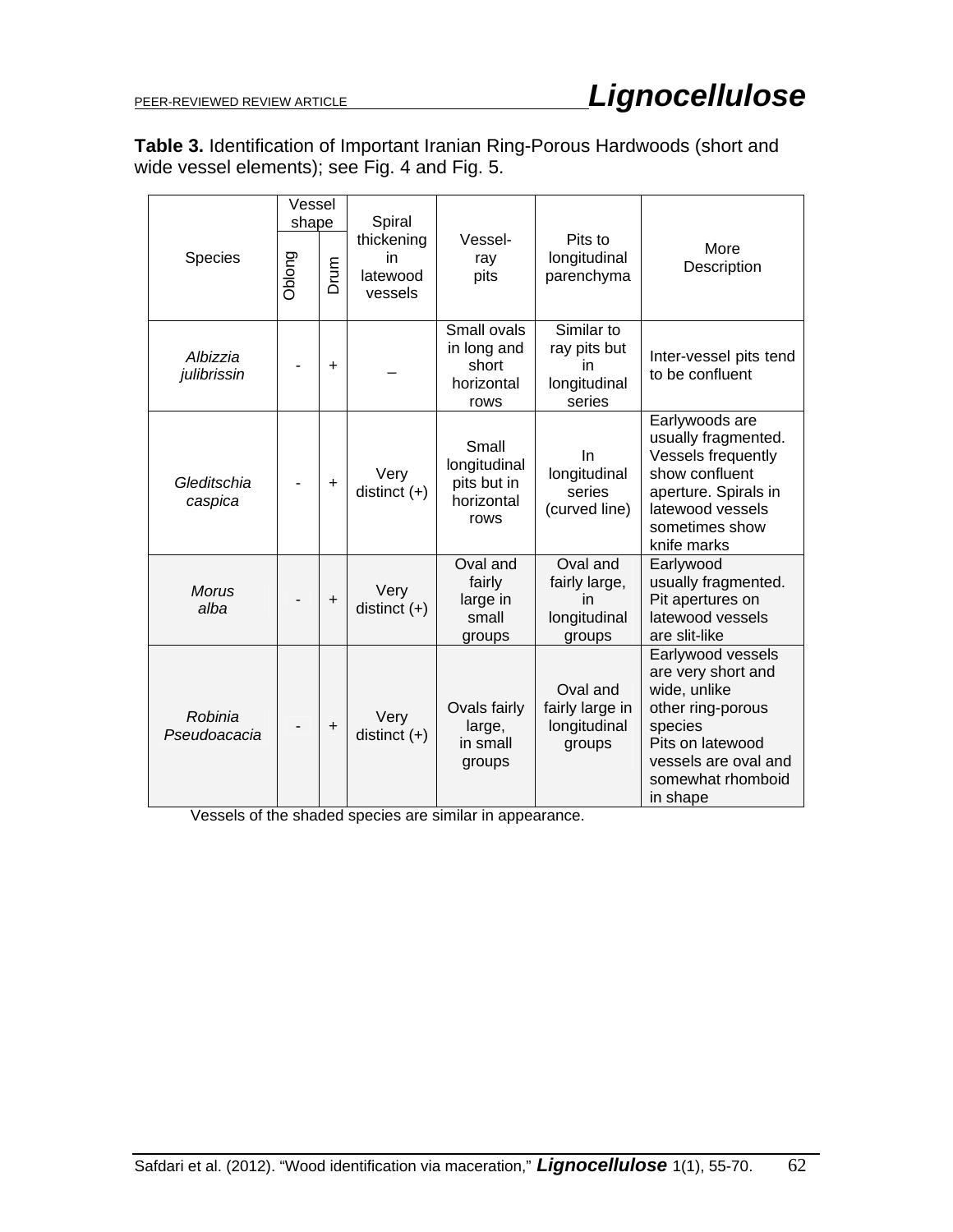## **Table 3.** continued

|                                                                                 | Vessel<br>shape |           | Spiral                               |                                                                                                                      |                                                                       |                                                                                                                                                                                                                                                 |
|---------------------------------------------------------------------------------|-----------------|-----------|--------------------------------------|----------------------------------------------------------------------------------------------------------------------|-----------------------------------------------------------------------|-------------------------------------------------------------------------------------------------------------------------------------------------------------------------------------------------------------------------------------------------|
| Species                                                                         | Oblong          | Drum      | thickening<br>in latewood<br>vessels | Vessel-<br>ray<br><b>Pits</b>                                                                                        | Pits to<br>longitudinal<br>parenchyma                                 | More<br>description                                                                                                                                                                                                                             |
| Fraxinus<br>excelsior                                                           |                 | $\ddot{}$ |                                      | Small in<br>long<br>horizontal<br>rows. The<br>pit border<br>of early<br>wood<br>vessels is<br>not easily<br>visible | Same as ray<br>pits but in<br>longitudinal<br>series<br>(curved line) | Large earlywood<br>usually fragmented<br>and with small<br>bordered pits The<br>observation of<br>vasicentric tracheids<br>is not as easy as<br>Querqus and is not<br>abundant but can be<br>a dignostic feature<br>(Ilvessalo-Pfäffli<br>1995) |
| <b>Ulmus</b><br>glabra<br><b>Ulmus</b><br>campestris<br>Zelkova<br>Carpinifolia | +               |           | +                                    | Oval and<br>fairly large<br>in short<br>horizontal<br>rows                                                           | Similar to ray<br>pits but in<br>longitudinal<br>series               | Vascular tracheids<br>with spirals resemble<br>vessels                                                                                                                                                                                          |
| Eucalyptus<br>spp.                                                              | $\ddot{}$       | $\ddot{}$ |                                      | Large ovals<br>in short<br>horizontal<br>rows                                                                        | In<br>longitudinal<br>series<br>(Continuous<br>line)                  | Vasicentric tracheids<br>are an important<br>feature in<br>identification. Some<br>vessel elements<br>have long tails                                                                                                                           |
| Quercus<br>castanaefolia                                                        |                 | +         |                                      | Large ovals<br>in<br>short<br>horizontal<br>rows (the<br>largest<br>among the<br>species)                            | In<br>longitudinal<br>series<br>(Continuous<br>line)                  | Vasicentic tracheids<br>are an important<br>feature in<br>identification, but can<br>occur in some<br>species because of<br>low water availability<br>(Carlquist et al.<br>1985)                                                                |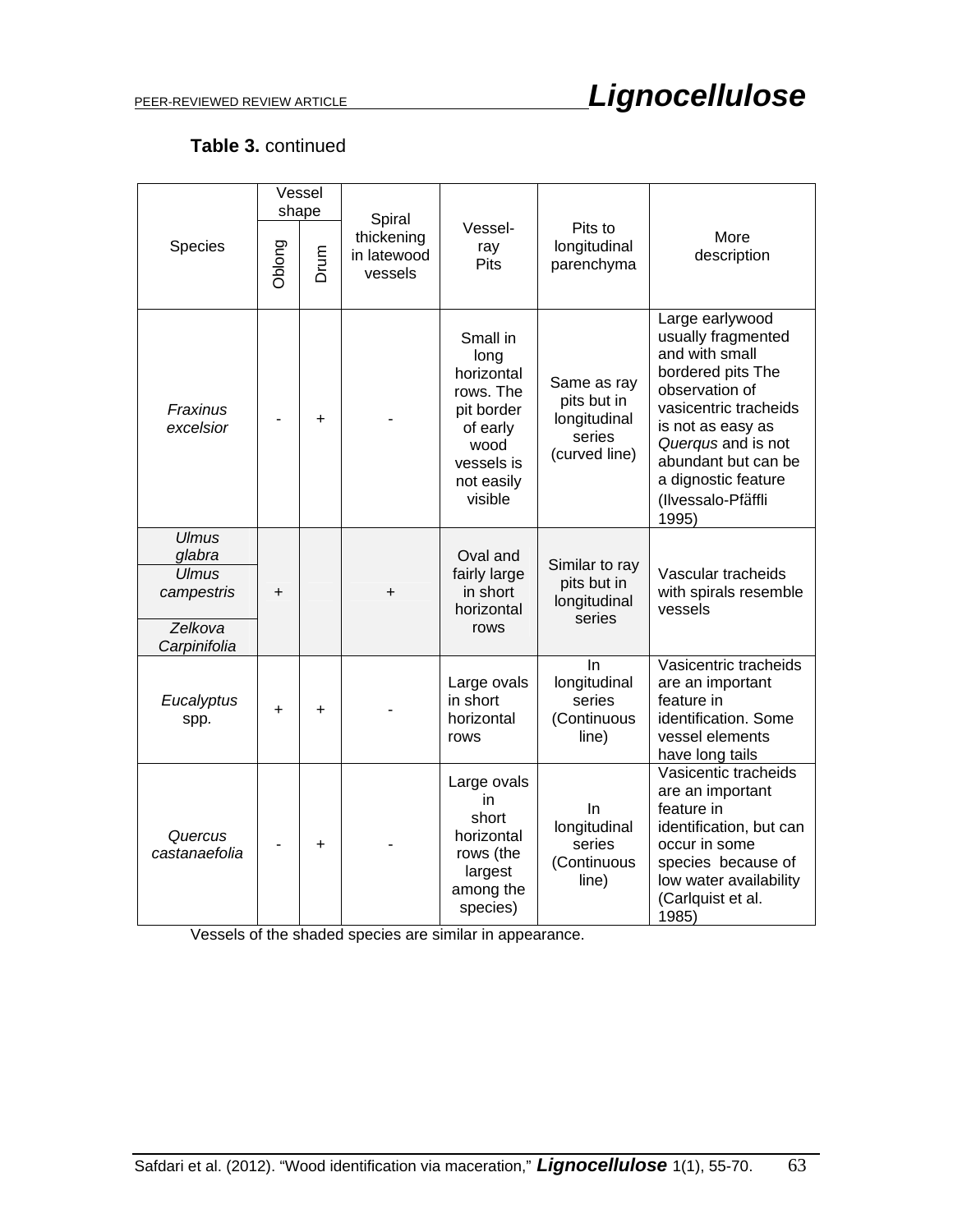| Species                    | Vessel-<br>ray                                                                                                                 | Pits to<br>longitudinal                                                                             | More description                                                                                                                                                  |  |  |
|----------------------------|--------------------------------------------------------------------------------------------------------------------------------|-----------------------------------------------------------------------------------------------------|-------------------------------------------------------------------------------------------------------------------------------------------------------------------|--|--|
|                            | pits                                                                                                                           | parenchyma                                                                                          |                                                                                                                                                                   |  |  |
| Populus<br>spp.            | Oval and fairly                                                                                                                |                                                                                                     | Rays of Salix consistently have<br>upright cells along the margins<br>where as Popoulus rays don't<br>(Wilson and White 1986; Parham<br>and Gray 1990)            |  |  |
| Salix alba                 | large in short<br>horizontal rows                                                                                              | Not important                                                                                       | Some times vessels of Populus<br>mistaken with Carpinus, the<br>distinguish point is intervessel pits<br>in Populus are polygonal but in<br>Carpinus are oval     |  |  |
| Fagus<br>orientalis        | Gash-like<br>(scalariform)                                                                                                     | Not important                                                                                       | Fagus tends to have much less<br>vessel pitting than Platanus<br>(Parham and Gray1990). The bars                                                                  |  |  |
| Platanus<br>orientalis     | Gash-like<br>(scalariform)                                                                                                     | Not important                                                                                       | of both species rarely have<br>scalariform perforation plates<br>(mostly 10-15 bars) and only in<br>narrow vessels or latewood<br>vessels (Wilson and White 1986) |  |  |
| Diospyrus<br>lotus         | Very tiny and in<br>squarish<br>arrangements (5-6<br>rows)                                                                     | Similar to ray pits<br>but in longitudinal<br>lines                                                 |                                                                                                                                                                   |  |  |
| <b>Ficus</b><br>carica     | Tiny ovals in long<br>and short horizontal<br>rows (2-3)                                                                       | Very frequent in<br>squarish<br>arrangement                                                         |                                                                                                                                                                   |  |  |
| Juglans<br>nigra           | Large ovals and in<br>long and short<br>horizontal rows and<br>sometimes resemble<br>reticulate thickening<br>(gash-like pits) | In longitudinal<br>series<br>(big oval)                                                             | Large earlywood tends to be<br>fragmented and often vessels<br>have reticulate thickening (gash<br>like pits)                                                     |  |  |
| Pterocarya<br>fraxinifolia | Large ovals and in<br>short and long<br>horizontal rows                                                                        | Same as ray pits<br>(large ovals) but<br>in longitudinal<br>series and<br>sometimes<br>curved lines |                                                                                                                                                                   |  |  |

**Table 4.** Identification of Other Important Iranian Hardwoods, see Fig. 6.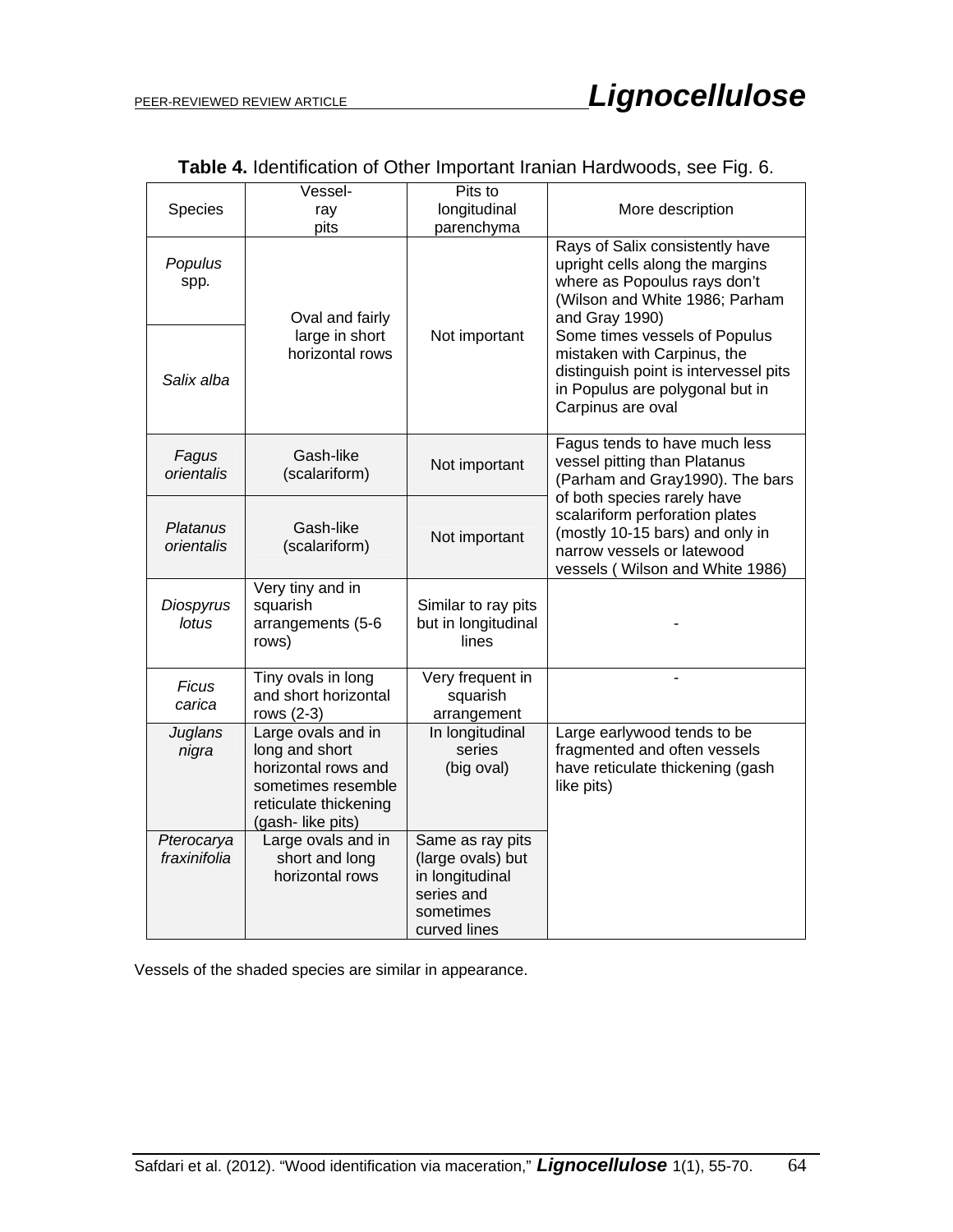

Sorbus torminalis

Prunus avium

Prunus divaricata

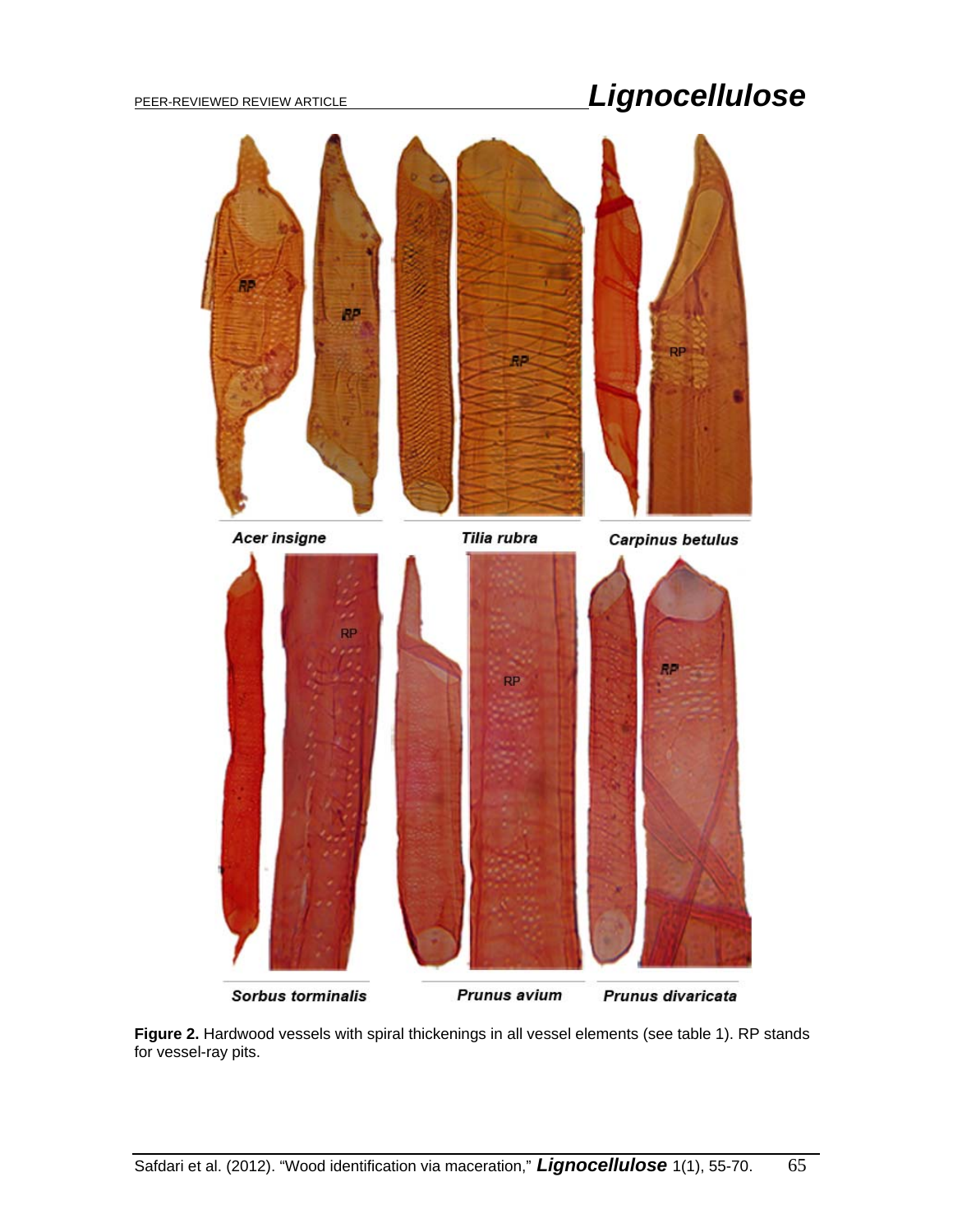

**Figure 3.** Hardwood vessels with scalariform perforation plates in the first row (see table 2) and vessels of ring - porous hardwoods in the second and third rows (see table 3). RP stands for vessel-ray pits and LP for longitudinal parenchyma.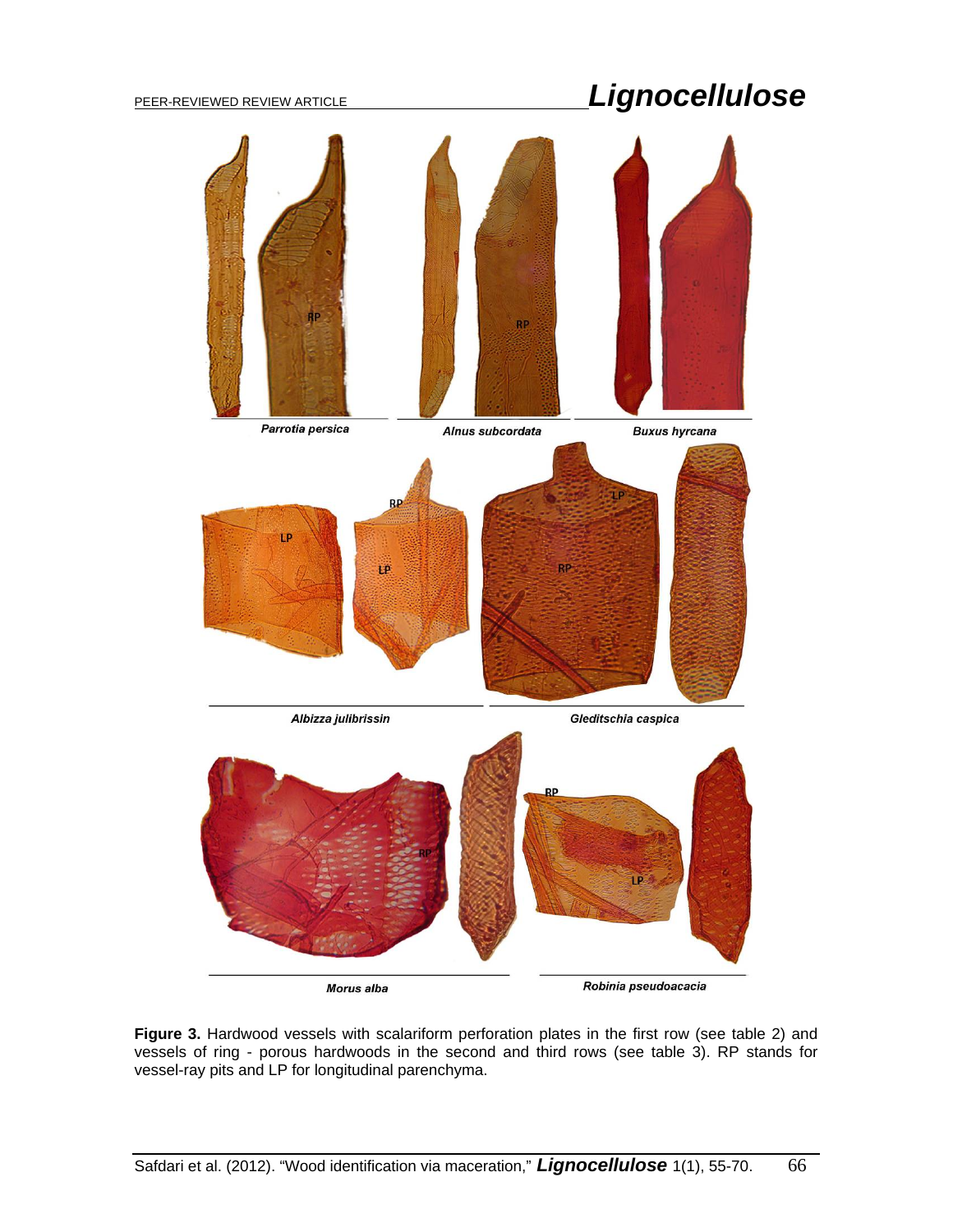

**Ulmus campestris** 

**Figure 4.** Vessels of ring - porous hardwoods (see table 3). RP stands for vessel-ray pits and LP for longitudinal parenchyma.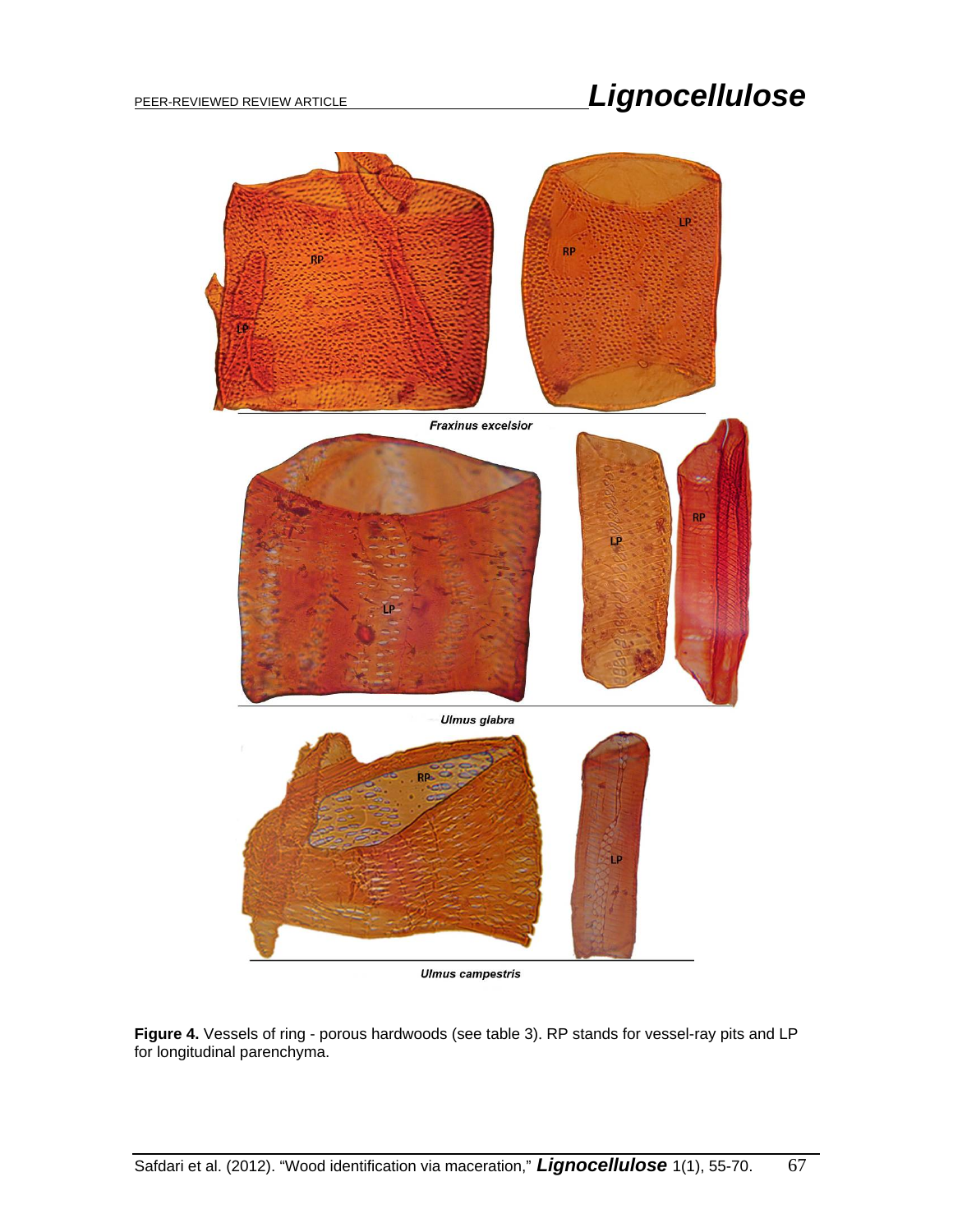

Quercus castaneifolia

**Figure 5.** Vessels of ring-porous hardwoods (see table 3). RP stands for vessel-ray pits; LP for longitudinal parenchyma and Vt: vasicentric tracheids.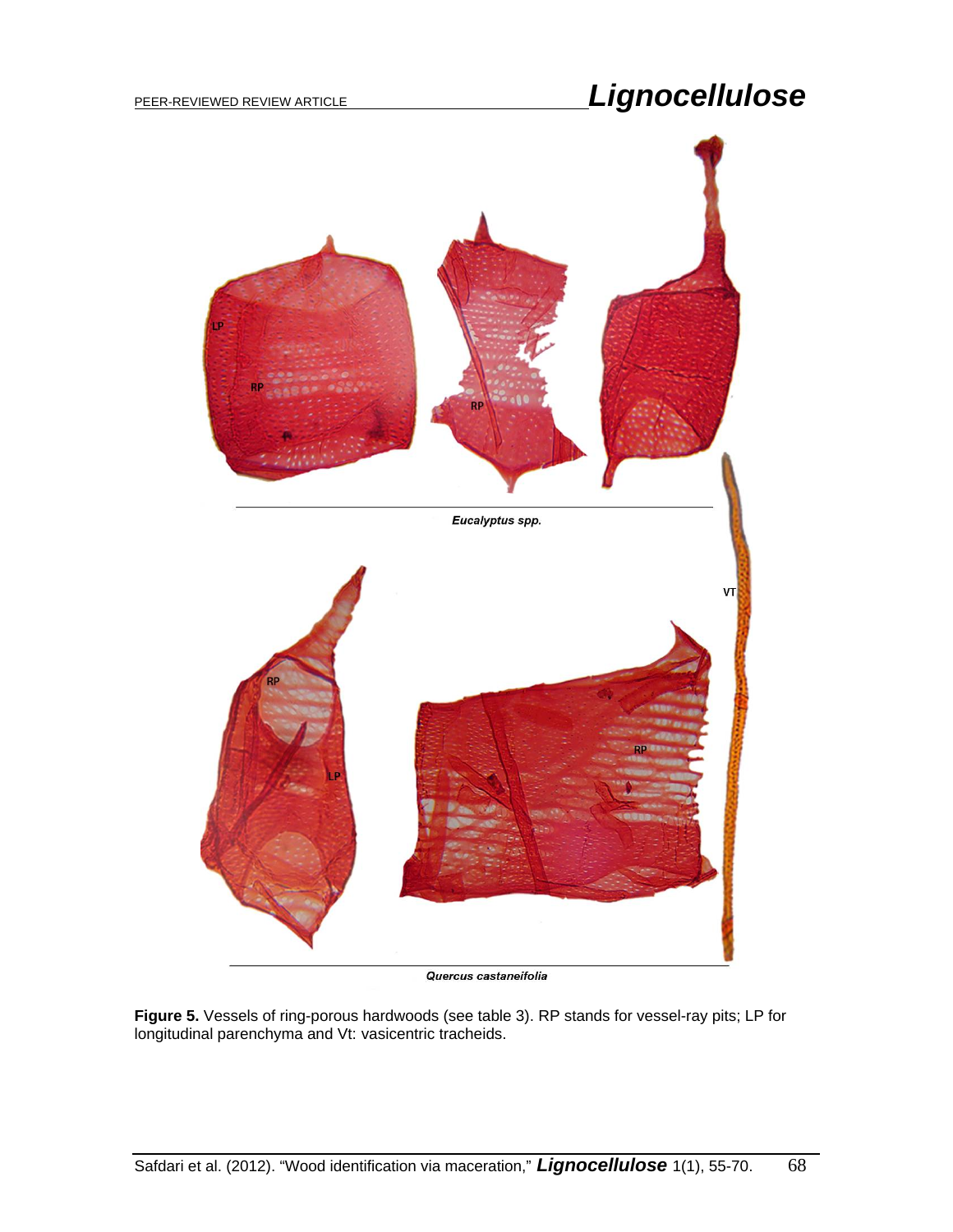

**Figure 6.** Vessels of other important Iranian hardwoods (see table 4). RP stands for vessel-ray pits and LP for longitudinal parenchyma.